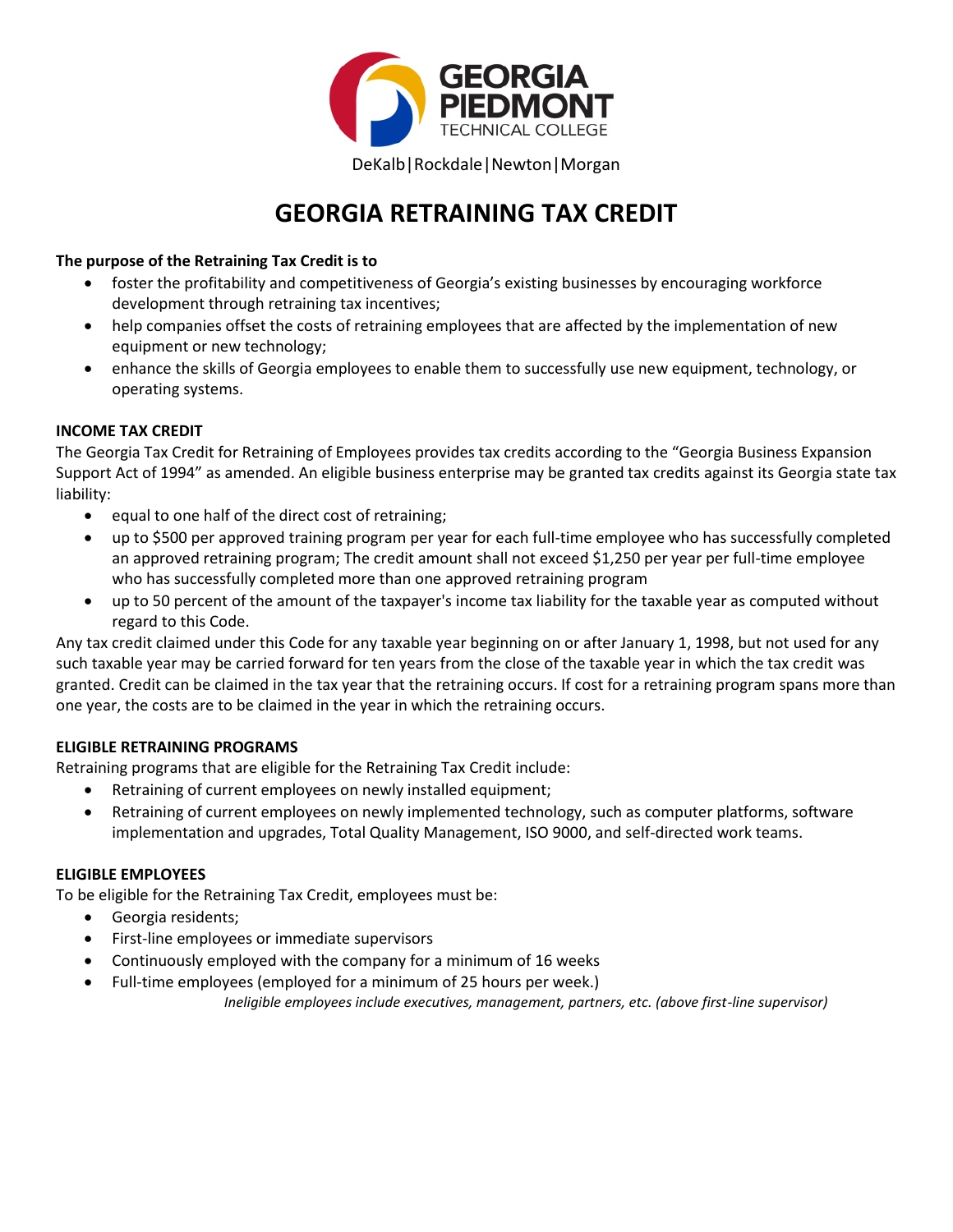# **GEORGIA RETRAINING TAX CREDIT**

#### **ELIGIBLE RETRAINING COSTS**

Certain direct costs are eligible for the Retraining Tax Credit. These include:

- Instructor salaries
- Employee wages during the retraining
- Development of retraining programs
- Materials and supplies, textbooks and manuals
- Instructional media, such as videotapes, presentations, etc.
- Equipment used for retraining only (not production)
- Reasonable travel costs

Costs that are not eligible include sales taxes, training space, and employee-paid training. An employer may not receive a credit if the employer requires that the employee reimburse or pay the employer for the cost of retraining either directly or indirectly or through use of forfeiture of leave time, vacation time, or other compensable time. *Itemized details regarding the direct retraining costs must be available upon audit.*

### **DOCUMENTATION REQUIREMENTS**

The documentation for approval of the retraining program must include the following:

- 1. A description of the equipment, technology, or operating system changes that require employee retraining. (Item #3 on the Approval Form, included in the Guide\*\*.)
- 2. A description of the purpose and overall objectives of the retraining program. (Item #4 on the Approval Form.)
- 3. Documentation for the Retraining Tax Credit approval must include the following:
	- Name, address, and phone number of training program provider;
	- Qualifications of training program provider. All individuals who will be developing training or providing instruction should have knowledge, experience, and credentials or certification as appropriate for the training program.
	- Training qualifications of instructors;
	- Training objectives. Training objectives describe what the employee will be able to do after successful completion of retraining and how well the task must be performed as it relates to accuracy, quality, and/or quantity.
	- Criteria for employee performance evaluation and a copy of the evaluation form (if applicable.) An employee performance evaluation determines an employee's knowledge and ability to perform skills taught during the training program. The employee performance evaluation helps to determine if the employee trainee met the objectives of the retraining program. Evaluation methods vary and may include written tests, performance demonstrations, and performance checklists.
	- Training outline. A training outline includes teaching points which support training objectives, a description of the training methods used – lecture, video, task demonstration – and a list of materials used by the instructor.
	- Instructional materials. Instructional materials vary and include trainee guides, handouts, job aids, and audio-visual aids. These materials should support course objectives.
	- Estimated total hours of instruction;
	- Training schedules;
	- Training location(s).

In order to verify continuing compliance with retraining program standards, the Technical College System of Georgia reserves the right to audit programs at any time.

#### **TRAINING SOURCES**

Retraining may be provided by any qualified source, including:

- Company trainers
- Training vendors
- Technical colleges or universities